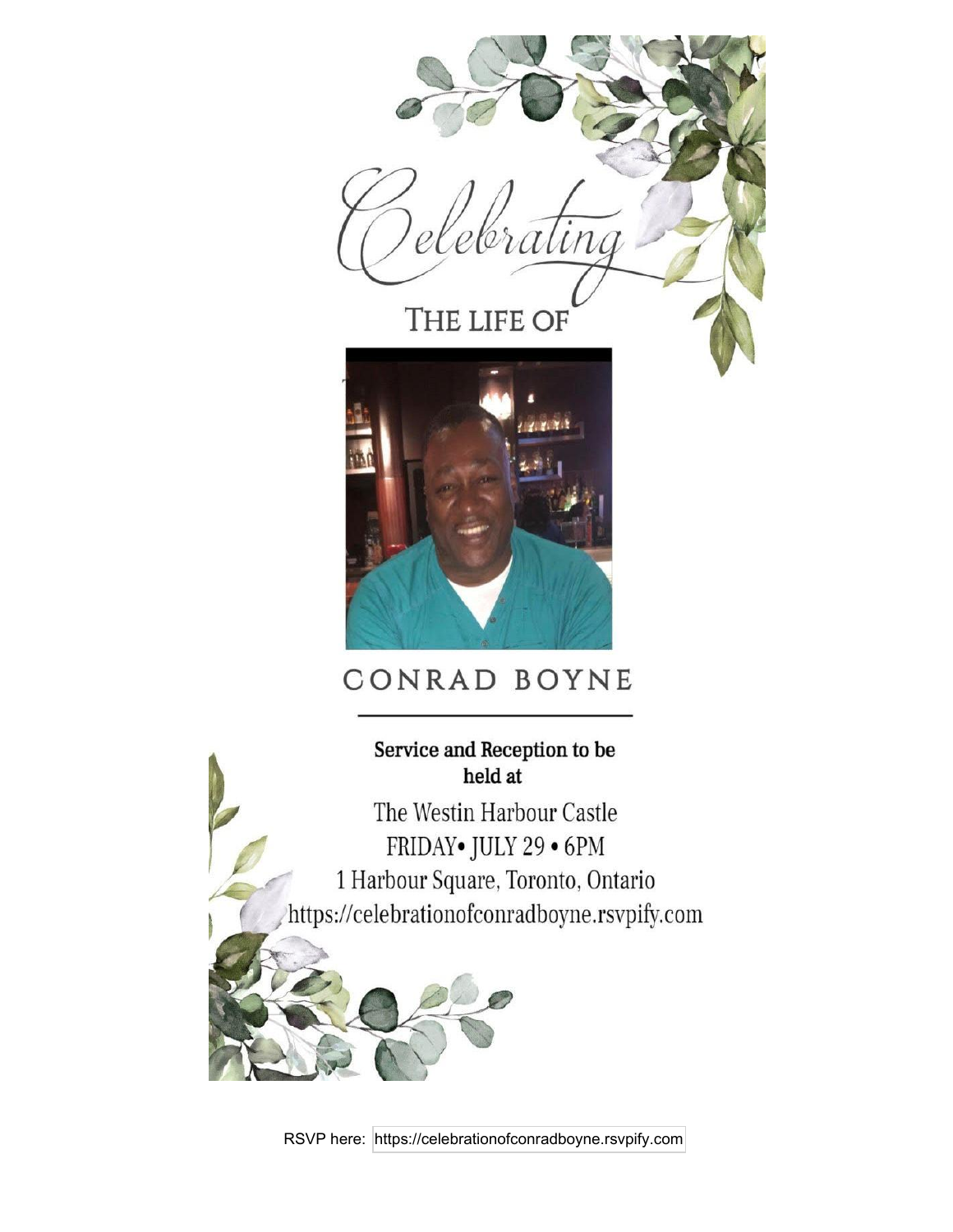

## **Blue Jays fan Conrad Boyne never minded being mistaken for Joe Carter**

**CHANTEL HUTCHINSON**

CONTRIBUTEDTOTHEGLOBE ANDMAIL PUBLISHED SEPTEMBER28, 2021

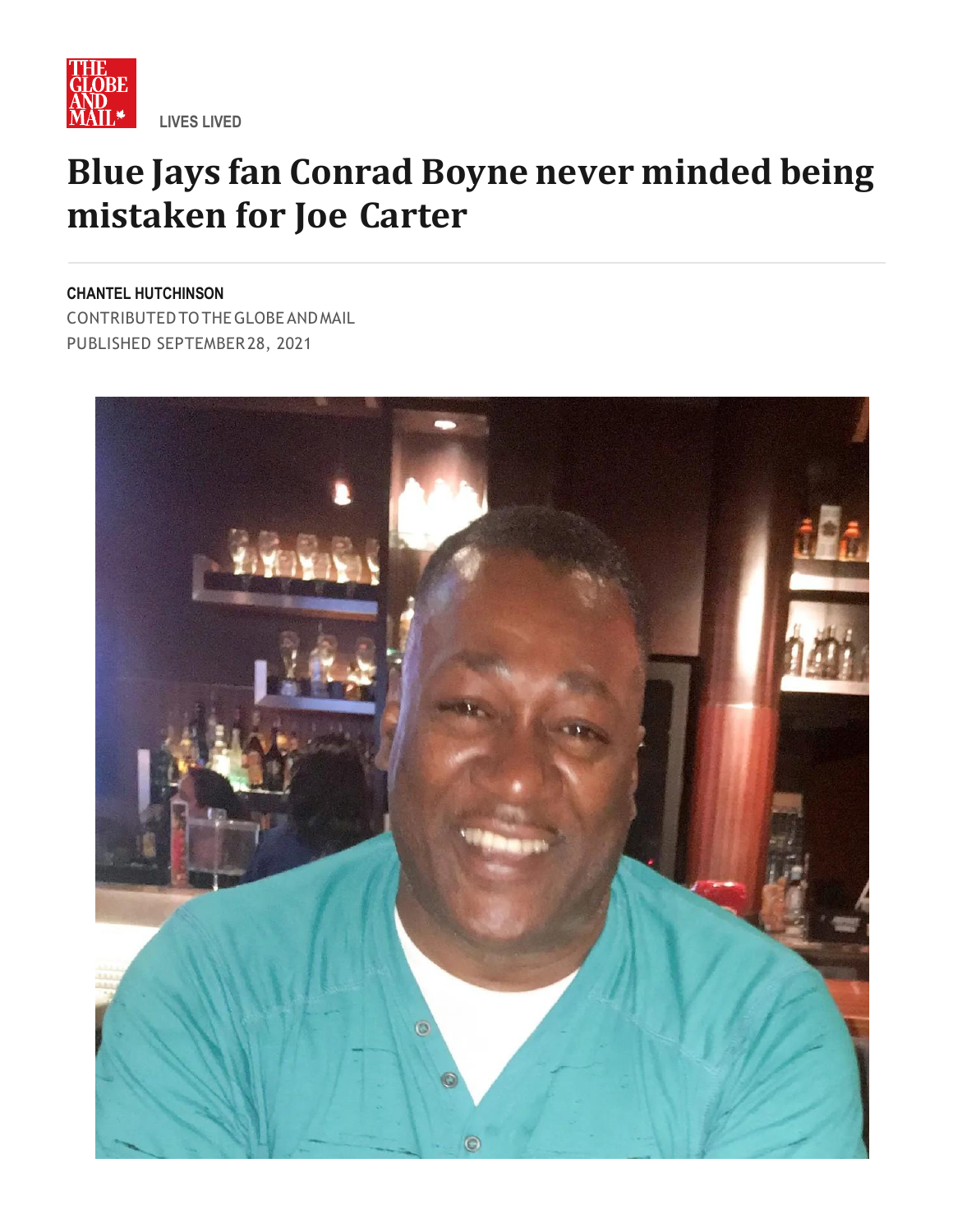Conrad Boyne. HANDOUT

**Conrad Boyne:** *Uncle. History buff. Foodie. Traveller. Born Sept. 14, 1962, in Kingston, Jamaica; died March 29, 2021, in Toronto, of an aneurysm; aged 58.*

Conrad Boyne grew up with four siblings in Elderslie, Jamaica, where he enjoyed climbing trees with his friends, and picking mangos, star apples and naseberry fruit.

By the age of 11, Conrad immigrated to Toronto to join his parents. They had arrived three years earlier to find work and give their children more opportunities in life. When he landed in August, 1974, Conrad was surprised at how hot the city was and, later, thrilled to experience snow during his first winter.

In high school, he developed a love of chess, history, philosophy, music and politics. Once, he even came home with a tuba to his parents' shock. He also enjoyed track and field, especially hurdles. He loved technology and studied IT at college. He would work at Bell Canada for more than 34 years as an IT technician.

Conrad would remain a bachelor but he loved his family. With no children of his own, he took uncle duties to his three nieces seriously. One of his greatest legacies is what an amazing uncle he was: Chantel knew she could always call him, whether it was to help with math homework, to step in for the father-daughter dance or to teach her how to drive a stick shift. He also helped chaperone Chantel's high-school trip to Greece. By the end of the trip, all the students were calling him Uncle Conrad.

Conrad loved to travel. He took cruises with family in the Mediterranean, exploring Spain, France, Tunisia and Italy; he loved planning excursions and going off the beaten track. Since he was a history buff, Conrad would often know more than the local guide, especially when it came to Greek mythology and African and Caribbean history. He enjoyed meeting the local people and eating local specialties – in Paris he ordered escargot and frog legs – but he never liked asking for directions, even if it meant getting lost.

Family dinners were often lively. If you didn't agree with Conrad, he would debate you on any topic to bring you around to his way of thinking. At Christmastime, he would always cook a leg of lamb, since it was Chantel's favourite, and would jokingly call the quiet that descended at the dinner table as "the silence of the lamb."